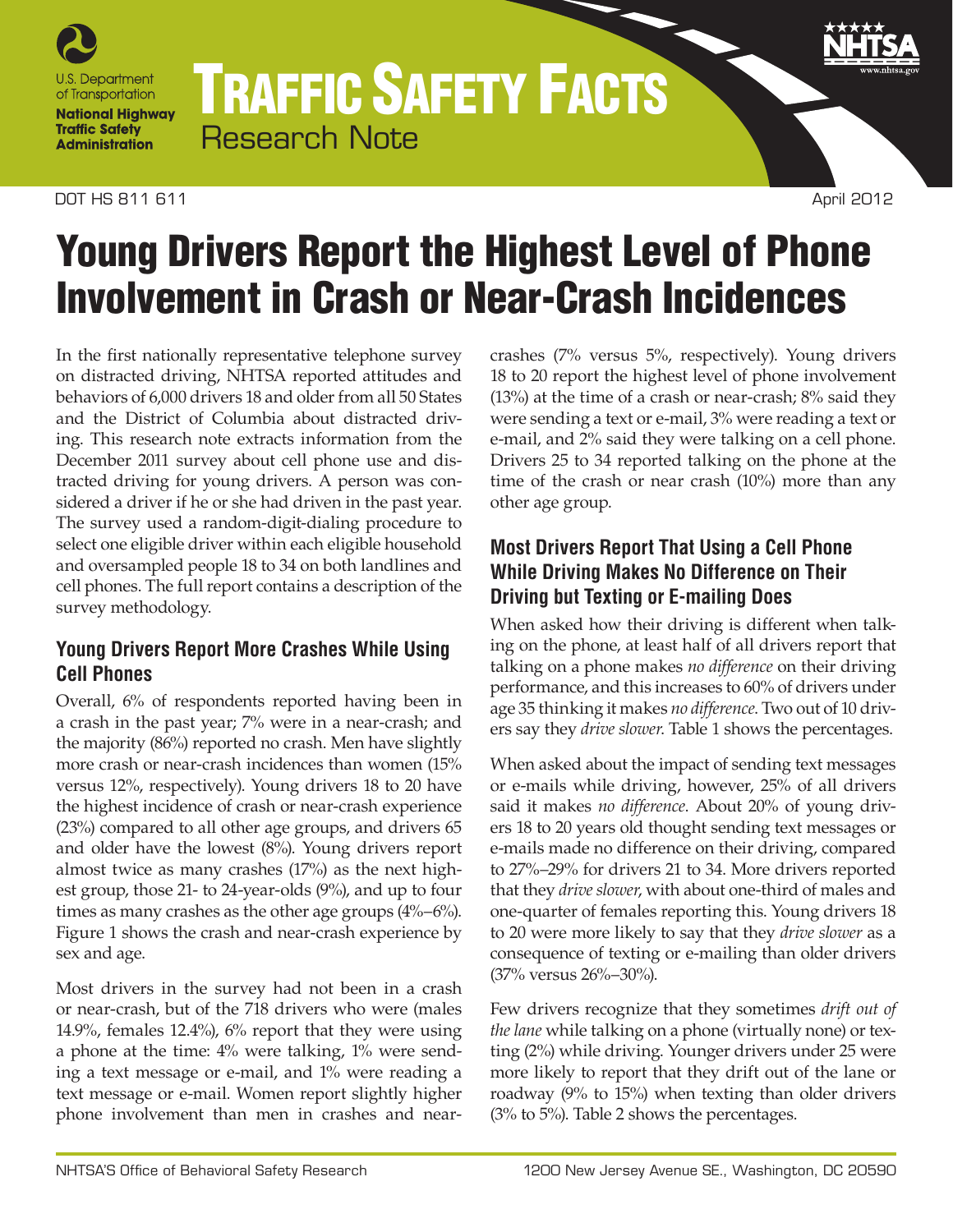#### Figure 1 **Crash or Near-Crash Involvement as a Driver In the Past Year, by Sex and Age, Percent**



### Figure 2 **Cell Phone Use at the Time of the Last Crash or Near-Crash, by Sex and Age, Percentage**



### Figure 1 data

| <b>Data Table (Percentage)</b> |             |               |                  |           |           |           |           |       |  |  |  |
|--------------------------------|-------------|---------------|------------------|-----------|-----------|-----------|-----------|-------|--|--|--|
|                                | <b>Sex</b>  |               | <b>Age Group</b> |           |           |           |           |       |  |  |  |
|                                | <b>Male</b> | <b>Female</b> | $18 - 20$        | $21 - 24$ | $25 - 34$ | $35 - 44$ | $45 - 64$ | $65+$ |  |  |  |
| Near-crash                     | 8.4         | 6.2           | 5.9              | 7.5       | 9.2       | 7.0       | 7.9       | 4.0   |  |  |  |
| Crash                          | 6.5         | 6.2           | 17.0             | 9.2       | 6.0       | 6.6       | 5.7       | 3.8   |  |  |  |
| No crash                       | 85.1        | 87.6          | 77.1             | 83.2      | 84.8      | 86.4      | 86.5      | 92.2  |  |  |  |
| (N)                            | (2, 854)    | (2,975)       | (271)            | (346)     | (1,087)   | (773)     | (2, 490)  | (745) |  |  |  |

#### Figure 2 data

| <b>Data Table (Percentage)</b>         |             |               |                  |           |           |           |           |       |  |  |
|----------------------------------------|-------------|---------------|------------------|-----------|-----------|-----------|-----------|-------|--|--|
|                                        | <b>Sex</b>  |               | <b>Age Group</b> |           |           |           |           |       |  |  |
|                                        | <b>Male</b> | <b>Female</b> | $18 - 20$        | $21 - 24$ | $25 - 34$ | $35 - 44$ | $45 - 64$ | $65+$ |  |  |
| Yes, talking                           | 3.2         | 4.4           | 1.6              | 0.0       | 9.9       | 5.4       | 2.0       | 0.0   |  |  |
| Yes, reading a text/<br>e-mail message | 0.8         | 1.2           | 3.3              | 0.0       | 0.6       | 0.0       | 0.7       | 2.2   |  |  |
| Yes, sending a text/<br>e-mail message | 1.1         | 1.2           | 8.2              | 0.0       | 1.2       | 0.0       | 0.7       | 0.0   |  |  |
| <b>No</b>                              | 95.0        | 93.3          | 86.9             | 100.0     | 88.2      | 94.6      | 96.7      | 97.8  |  |  |
| (N)                                    | (377)       | (341)         | (61)             | (48)      | (161)     | (92)      | (302)     | (46)  |  |  |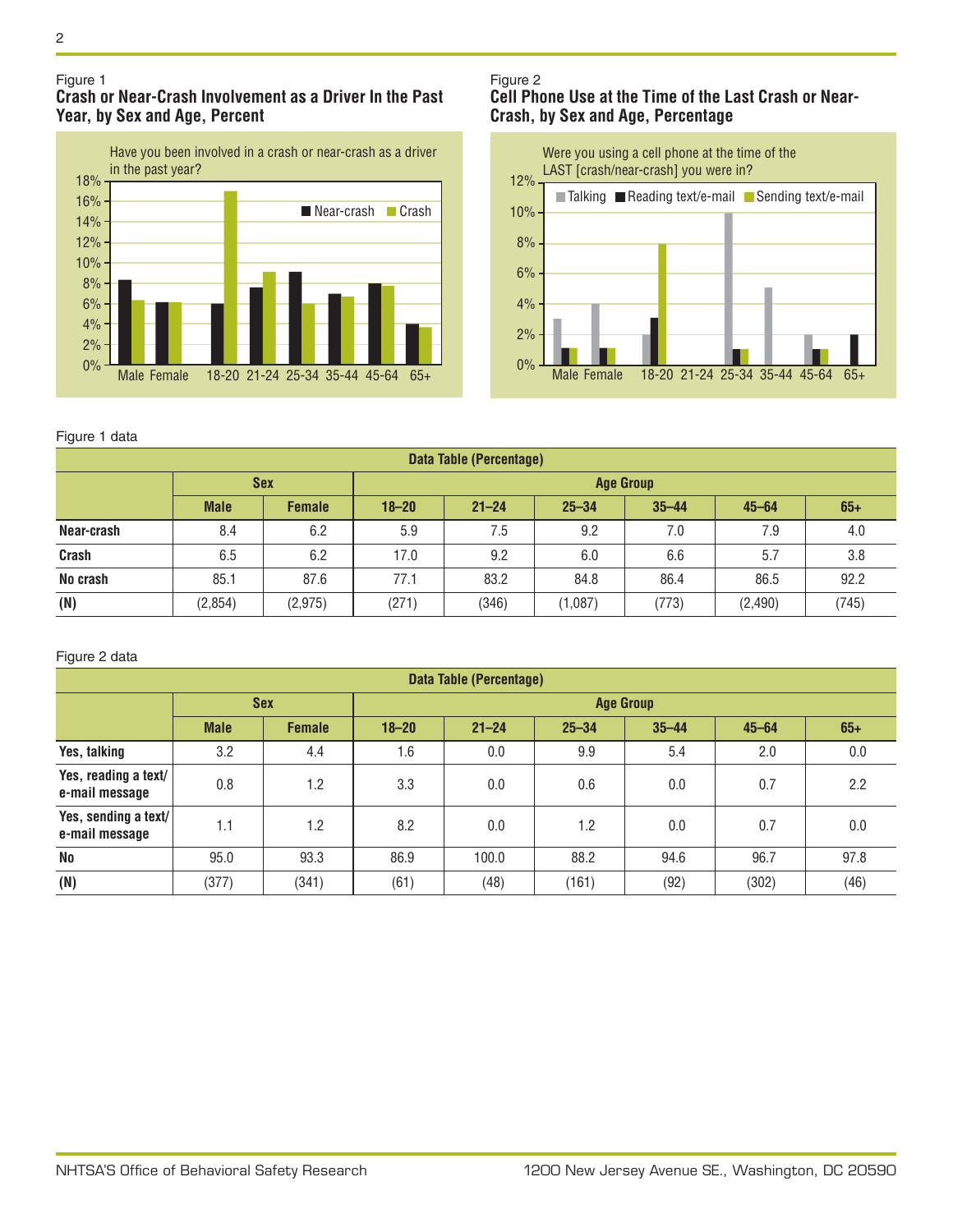## Table 1

## **How Talking on a Phone Affects Driving, by Sex and Age, Percentage (Multiple Responses)**

|                                     |             | <b>Sex</b>    | <b>Age Group</b> |           |           |           |           |       |  |
|-------------------------------------|-------------|---------------|------------------|-----------|-----------|-----------|-----------|-------|--|
| <b>Effects</b>                      | <b>Male</b> | <b>Female</b> | $18 - 20$        | $21 - 24$ | $25 - 34$ | $35 - 44$ | $45 - 64$ | $65+$ |  |
| No difference                       | 55.1        | 52.4          | 60.8             | 63.0      | 57.3      | 51.9      | 50.5      | 50.9  |  |
| <b>Drive slower</b>                 | 19.3        | 21.3          | 14.4             | 14.8      | 23.1      | 20.1      | 21.0      | 17.2  |  |
| <b>Drive faster</b>                 | 0.6         | 1.5           | 1.9              | 3.1       | 2.7       | 0.5       | 0.1       | 0.4   |  |
| <b>Change lanes less frequently</b> | 1.4         | 1.6           | 4.3              | 0.8       | 1.4       | 2.4       |           | 0.9   |  |
| Drift out of lane/roadway           | 1.3         | 0.2           | 0.0              | 2.3       | 0.9       | 0.5       | 0.6       | 0.4   |  |
| (N)                                 | (1,896)     | (1, 919)      | (209)            | (257)     | (873)     | (593)     | (1,596)   | (233) |  |

Table 2

## **How Texting/E-Mailing Affects Driving, by Sex and Age, Percentage (Multiple Responses)**

|                                     |             | <b>Sex</b>    | <b>Age Group</b> |           |           |           |           |         |  |
|-------------------------------------|-------------|---------------|------------------|-----------|-----------|-----------|-----------|---------|--|
| <b>Effects</b>                      | <b>Male</b> | <b>Female</b> | $18 - 20$        | $21 - 24$ | $25 - 34$ | $35 - 44$ | $45 - 64$ | $65+$ * |  |
| No difference                       | 24.2        | 25.8          | 19.6             | 27.0      | 29.5      | 19.6      | 24.1      | n/a     |  |
| <b>Drive slower</b>                 | 36.4        | 25.3          | 37.1             | 30.2      | 26.9      | 31.3      | 34.6      | n/a     |  |
| Drift out of lane/roadway           | 8.2         | 5.8           | 9.3              | 15.1      | 5.3       | 2.7       | 4.4       | n/a     |  |
| <b>Change lanes more frequently</b> | 2.4         | 2.1           | 7.2              | 0.8       | 2.6       | 0.9       | 0.0       | n/a     |  |
| (N)                                 | (376)       | (329)         | (97)             | (126)     | (227)     | (112)     | (136)     | $\star$ |  |

\*sample is too small for respondents 65 and older.

## **Young Drivers Send More Text Messages or E-mails While Driving**

When asked about sending text messages or e-mails while driving, 18% of drivers reported ever doing so, and males and females showed a similar incidence (19% males, 17% females). Figure 3 shows that drivers under 24 are much more likely to text while driving (44% to 49%) than older drivers. In fact, after age 25, the incidence of texting while driving drops with every age group, from 26% in the 25- to 34-year-olds to less than 1% in those 65 and older.

Figure 4 shows that among those who do text while driving, the majority of drivers of all ages *continue to drive* while texting. The highest rate of *continue to drive* is seen in the youngest group with 73% of those 18 to 20 continuing to drive while they text compared to 62% to 68% for other age groups. Drivers under 25 are less likely to *pull over then send* (6% to 9%) than those 25 and

older (range 7% to 21%). Drivers 21 to 24 are slightly more likely to hand the phone to a passenger (17% compared to 9%–14%). Few drivers of any age use a voice command. The sample size was too small for drivers 65 and older.

Figure 3

## **Percentage Sending Text Messages or E-Mails While Driving, by Sex and Age (Percentage Ever)**

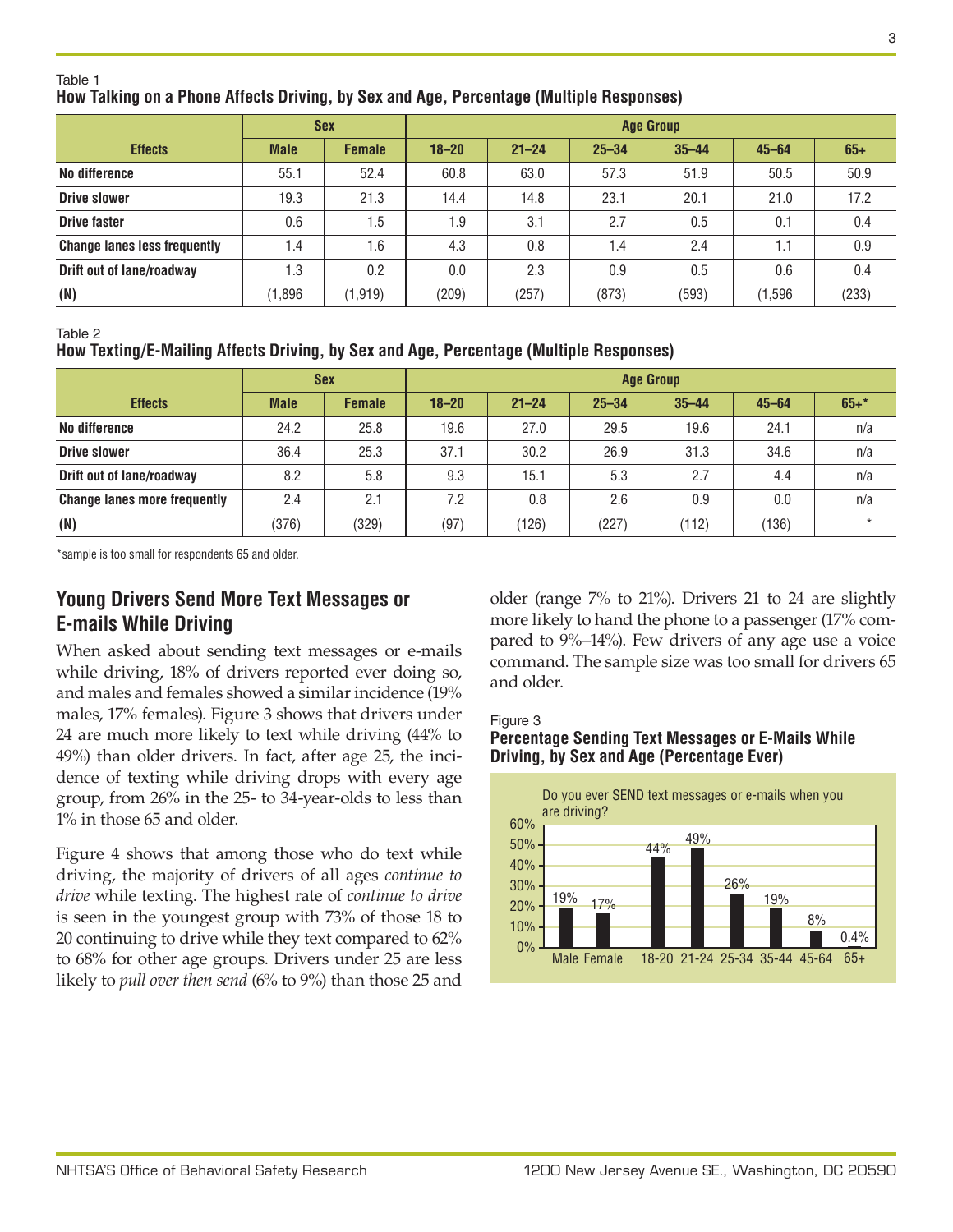

### Figure 4 **Usual Manner of Sending Text Messages or E-mails While Driving, by Sex and Age, Percent**

## **Drivers Continue to Drive While Using Their Cell Phones**

Most drivers answer incoming calls and continue to drive. About two-thirds of young drivers 18 to 20 (68%) answer and continue to drive, slightly higher than the 45-to 64-year-old drivers (60%) or 65+ drivers (44%), and lower than the 25- to 34-year-old drivers (78%) in 2010. At least one-third of all drivers hold the phones in their hands while they answer the incoming call, and this increases with each age group, reaching 62% for the oldest drivers. Another one-third of young drivers use cell phone speakers when they answer and drive, and this gradually decreases with each age group, down to 8% for the oldest drivers. About 20% of all drivers use hands-free earpieces, and up to 10% of the oldest drivers have built-in car systems.

### Figure 5

### **Percentage of Respondents Answering and Making Calls While Driving by Sex and Age (all, most, or some driving trips)**



# **Young Drivers Less Likely to Say Something to a Driver Who Is Using a Cell Phone**

When asked as passengers how they would feel about different situations, almost all respondents (about 90% overall) reported that they considered a driver who was *sending text messages or e-mails* or *reading e-mails or text messages* as *very unsafe*. Only about two-thirds of young drivers 18 to 20, felt *very unsafe* if their drivers were sending messages, and this steadily increased in each age group, reaching 98% in the oldest group.

Less than half (40%) of all respondents were likely to say something if the driver was talking on a hand-held cell phone while driving and this almost doubles (76%) for a driver sending an e-mail or text message. Young drivers were less likely than older drivers to speak up. About one-third of young drivers 18 to 20 and 21 to 24 would say something to the driver who was talking on a handheld, whereas about half of drivers 65+ would speak up.

More young drivers would say something to a driver who was sending a text message or e-mail while driving and this steadily increases with age, starting with about half of those under 25 (56%, 52%) and increasing to 80% for drivers 45 and older (see Figure 6).

#### Figure 6

## **As a Passenger, How Likely Are You to Say Something if Your Driver Is , by Sex and Age** *(Percentage Very Likely)*